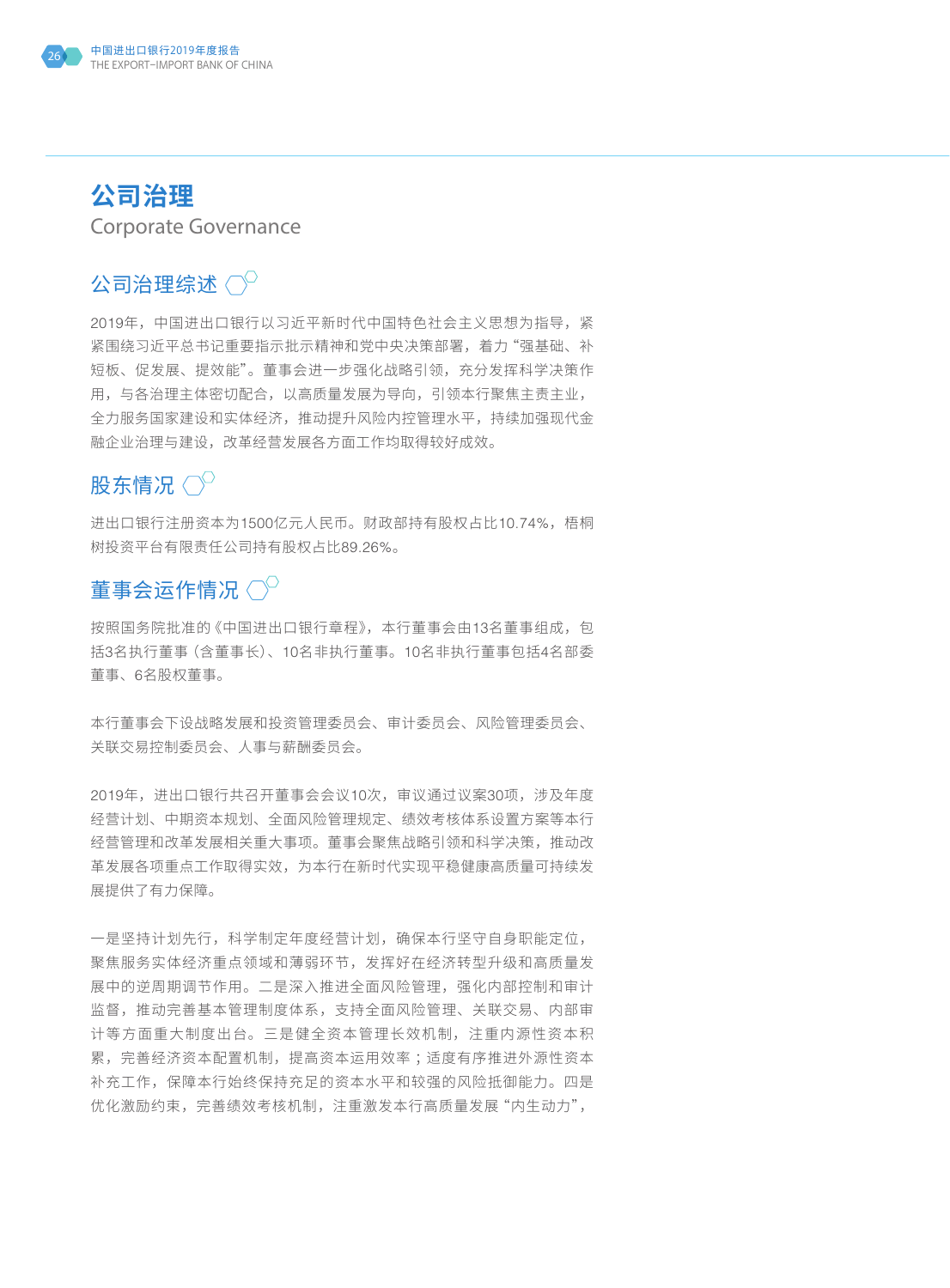着力推动构建科学完善的绩效考核制度体系,进一步 提升绩效考核的科学性、导向性和完备性。五是把握金 融科技方向,夯实信息科技基础,指导本行借鉴同业先 进经验、抓牢后发优势,推动信息科技水平有效提高 ; 着力打造一支既精业务又懂技术的高水平综合性人才队 伍,为本行长远发展提供坚实科技支撑。

# 监事会运作情况 $\bigcirc^\circ$

根据《国有重点金融机构监事会暂行条例》,进出口银行 监事会目前由三名监事组成,包括1名监事会主席,2名专 职监事。

2019年,监事会不断完善履职监督。列席董事会及专门 委员会会议以及行长办公会等,跟踪决策与经营管理全流 程,做到监督端口前移。全年累计列席19次董事会及其专 门委员会会议、行办会,5次资产负债管理委员会会议, 10次资产处置委员会会议,7次财务审核委员会会议,3 次集中采购委员会会议,并开展董事会、高级管理层及其 成员的履职述职工作,及时了解进出口银行董事会、高级 管理层及其成员的履职尽责与经营管理情况。

强化内部控制监督和风险管理监督。在对总行监督检查的 基础上,根据问题线索延伸检查相关分支机构,深挖问题 产生的制度、管控等深层次原因以及执行中的问题。组织 召开重点分行风险与内控座谈会,跨部门听取有关工作汇 报,及时了解内部控制、内部监督与风险管理等方面的信 息,梳理进出口银行内控制度执行情况,分析制度缺失缺 陷及业务管控中的问题。全年累计对总行4个部门、13家 分行和8个国别开展现场检查,提交现场检查报告8份。对 3家分行开展内部控制专项调研,深入了解基层行内部控 制管理存在的问题和困难,形成专题调研报告。

持续开展财务监督。定期听取总行资产负债管理部、财务 会计部、资金营运部等部门工作汇报,了解进出口银行资 产负债业务变化情况以及资本补充和拨备达标情况,关注 进出口银行财务收支状况及财经纪律执行情况。对12家分 行开展执行财经纪律、财务收支真实性和合规性检查,形 成专项检查报告2份,揭示部分分支机构存在的问题。

加大对整改问责工作的监督力度。认真监督审核进出口 银行针对内外部监督检查发现问题的整改情况,严肃指 出整改工作中存在的突出问题,并形成独立审核意见经 银保监会上报国务院。针对部分机构整改问责不力的现 状,开展现场检查并形成专项检查报告,揭示进出口银 行整改工作存在的主要问题,提出完善整改问责体制机 制的相关建议。

# 内部审计〈〉

根据本行章程,内部审计部门及其负责人向董事会负责 并报告工作,同时接受监事会的工作指导。进出口银行 高级管理人员保证和支持进出口银行内部审计部门按董 事会批准的内部审计制度独立客观履行审计职责。2019 年,本行立足高质量发展要求,以内审体系改革落地、 审计分部正式运行为起点,推动《中国进出口银行内部 审计章程》正式出台,健全内审制度体系。内部审计作 为党和国家治理监督体系的重要组成部分,紧密围绕本 行金融职能作用发挥,以风险为导向,开展境内外分支 机构常规审计及征信业务、已核销呆账、业务连续性、 国别风险管理等专项审计,履行审计监督职能。认真开 展领导人员经济责任审计,推动权力规范运行和党风廉 政建设及责任的落实。积极配合审计署对本行法定代 表人经济责任审计、贯彻落实国家重大政策措施情况跟 踪审计及监事会日常监管工作,按要求向银保监会报送 审计工作情况和审计报告。持续深化内审体系改革,激 发内审垂直管理效能,强化整改督导,加强内审成果运 用,提升内审质效,着力发挥内部审计在风险管控中的 第三道防线作用,为推动本行改善经营管理、打好防范 化解风险攻坚战、提升风险防控水平提供有力支撑保障。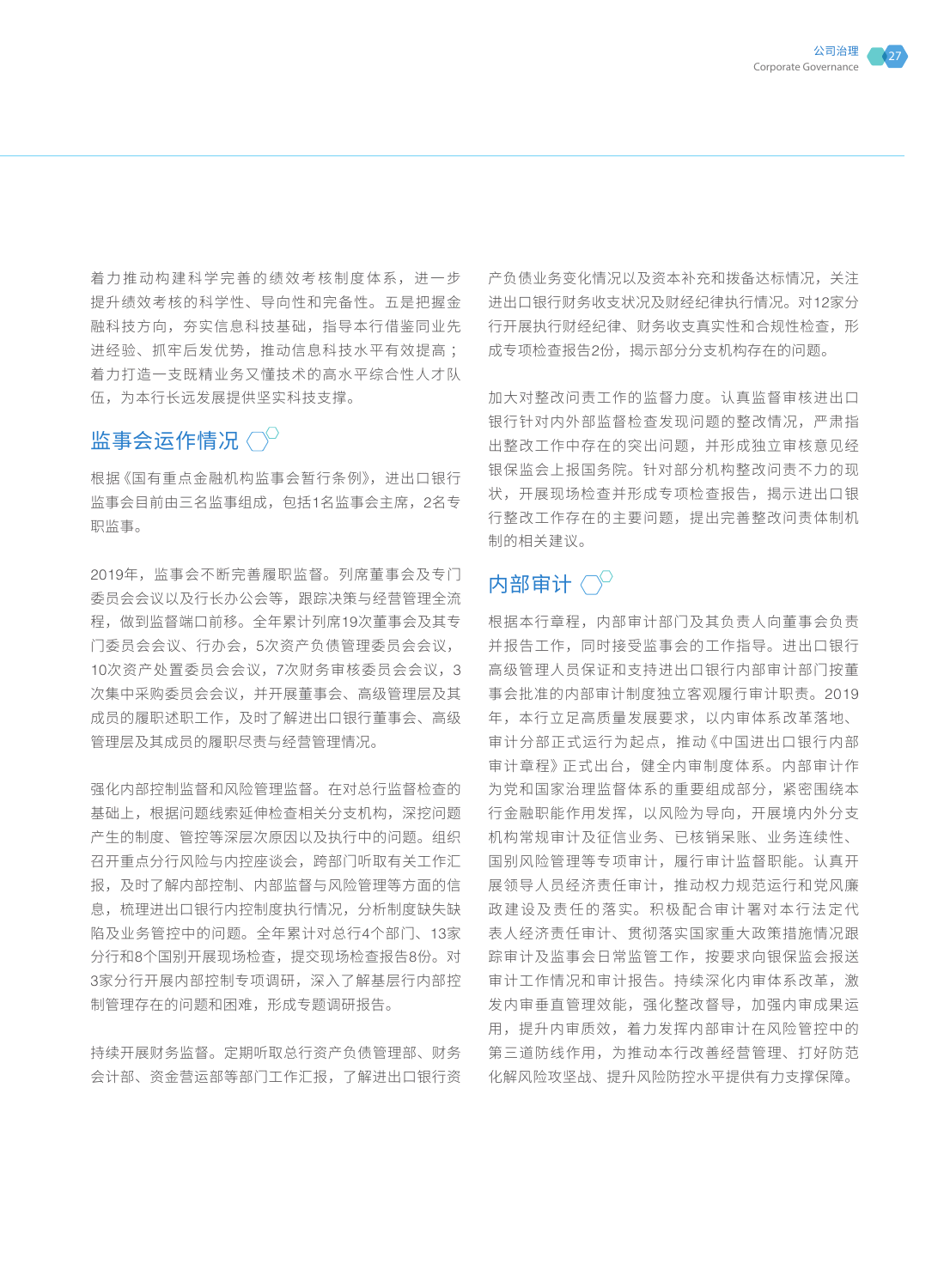

## Overview  $\bigcirc^{\circ}$

In 2019, the Bank followed the guidance of Xi Jinping Thought on Socialism with Chinese Characteristics for a New Era and fully implemented the important instructions of General Secretary Xi Jinping and major decisions made by the CPC Central Committee. In the course of the year the Bank concentrated its efforts on consolidating its foundation, strengthening weak links, promoting development and improving efficiency.

While further leveraging its role in strategic leadership and scientific decision-making, the Board of Directors worked in close collaboration with other parties involved in corporate governance and set its goal on high-quality development. It led the Bank in focusing on its main mission, making every effort to serve national development and the real economy, enhancing risk management and internal control, and endeavoring to improve corporate governance as a modern financial institution. Good results were achieved in all aspects of the Bank's reform, operation and development endeavors.

## Shareholders  $\bigcirc^{\mathbb{C}}$

The Bank has a registered capital of RMB150 billion. The Ministry of Finance holds 10.74% of the shares and Buttonwood Investment Holding Company Ltd. 89.26%.

# Operation of the Board of Directors  $\bigcirc^{\!\!\circ}$

According to the *Articles of Association of The Export-Import Bank of China* approved by the State Council, the Board of Directors is made up of 13 directors, including 3 executive directors (Chairman of the Board included) and 10 non-executive directors which include 4 ministry or commission-appointed directors and 6 equity directors.

Under the Board of Directors, specialized committees are established, namely the Strategic Development and Investment Management Committee, Audit Committee, Risk Management Committee, Connected Transactions Control Committee, and Personnel and Remuneration Committee.

In 2019, the Board of Directors convened 10 meetings to deliberate on and approve 30 proposals regarding annual business plan, medium-term capital planning, overall risk management regulations, performance evaluation plan and other important issues related to business operation, management, reform and development. The Board of Directors played a prominent role in strategic guidance and scientific decision-making, and contributed to securing more tangible results in all priorities of the Bank's reform and development. All this provided effective safeguards for the Bank to achieve steady, sound, sustainable and high-quality development in the new era.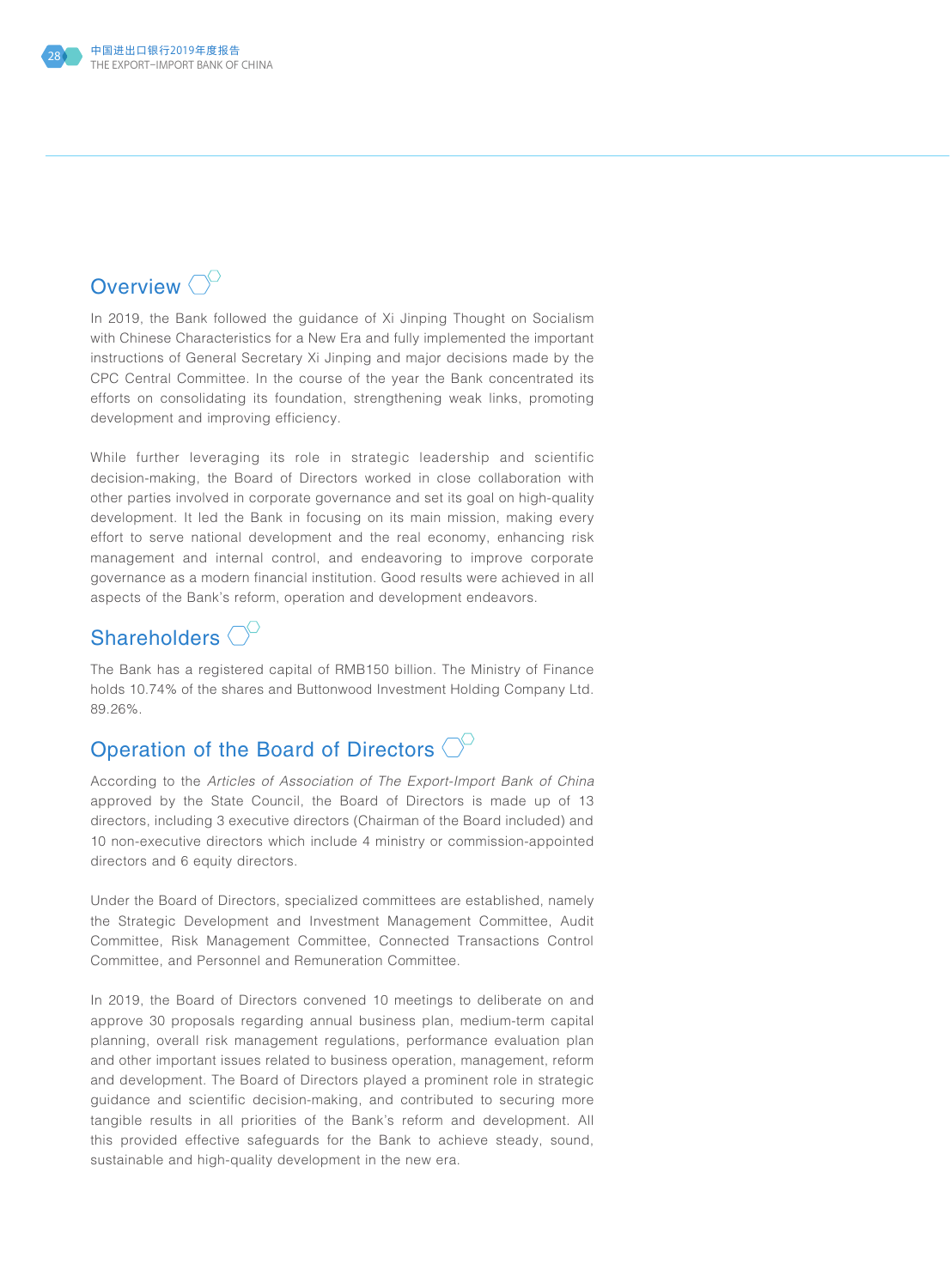First, the Board of Directors formulated in the first place a sound annual business plan that enabled the Bank to stay committed to its mission, focus on supporting key areas and weak links in the real economy, and bring into better play its role of counter-cyclical adjustment in economic transformation, upgrading and high-quality development.

Second, the Board of Directors further enhanced risk management in all dimensions, strengthened internal control, audit and supervision, advanced the building of a basic management system, and supported the introduction of major institutional frameworks concerning overall risk management, connected transactions and internal audit.

Third, the Board of Directors refined the long-term mechanism of capital management. It placed more emphasis on the accumulation of internally-generated capital, improved the mechanism of economic capital allocation, and ensured efficient capital utilization. Meanwhile, it enhanced capital replenishment from external sources in a measured and orderly manner, equipping the Bank with adequate capital and strong capability against risks.

Fourth, the Board of Directors improved incentives and constraints for performance evaluation with more focus on unleashing the inner drivers of the Bank's high-quality development. It advanced the building of a sound and well-thought-out performance evaluation system which offered scientific and comprehensive guidance.

Fifth, the Board of Directors acted in tandem with the development of Fintech and worked to build up the Bank's capacity for IT application. It led the Bank's efforts to upgrade its IT infrastructure by leveraging its late-comer advantages and drawing on the experience of other financial institutions. In addition, the Board aimed at enhancing the competence of the Bank's staff with the hope to provide both financial expertise and technological support for the long-term development of the Bank.

#### Operation of the Board of Supervisors  $\bigcirc^\circ$

According to the *Provisional Regulations on the Board of Supervisors of Key State-owned Financial Institutions*, the Board of Supervisors of the Bank is composed of 3 members, 1 chairman and 2 full-time members.

In 2019, the Board of Supervisors continued to improve supervision over fulfillment of duties. It sat in the meetings of the Board of Directors and its specialized committees, as well as meetings called by the Bank's President. This way, the Board was able to keep track of the entire process of decision making and business management so as to start exercising supervision from the early stage. Over the year, the Board attended 19 meetings of the Board of Directors and its specialized committees and meetings called by the President, 5 of the Asset and Liability Management Committee, 10 of the Asset Disposal Committee, 7 of the Financial Review Committee and 3 of the Centralized Procurement Committee. By attending these meetings and holding debriefing sessions, the Board closely monitored the performance of the Board of Directors, the management team and their members as well as the Bank's overall management and operation.

The Board strengthened its supervisory role of internal control and risk management. Based on the clues found in inspections over the head office, the Board furthered examination on branches involved and went on to reveal underlying institutional and administrative problems in the course of implementation. It also held meetings on risk management and internal control, where related departments made presentations on the situation of some key branches. In such ways, the Board kept a close eye on the Bank's internal control, internal supervision and risk management, gained an overview of the Bank's internal control system and analyzed institutional deficiencies in the management process.